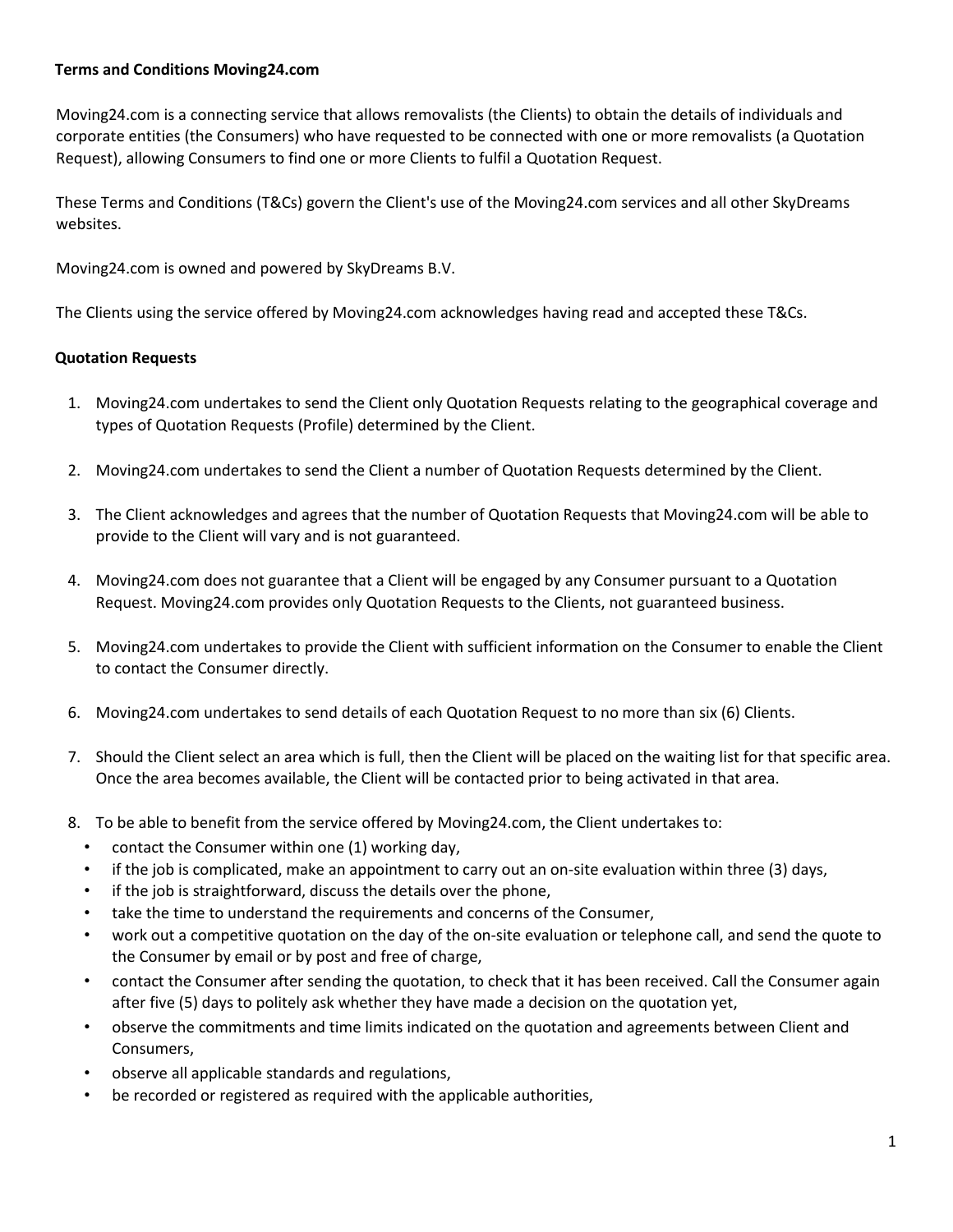- possess the qualifications and necessary expertise to provide the services according to its Profile,  $\Box$  provide and invoice the services itself,
- provide quality services to meet Consumers' requirements as far as possible,  $\Box$  provide a quality after-sales service.
- 9. Any failure to meet any of the commitments listed in the above Article may result in immediate suspension or cancellation of the Client's Moving24.com account, without any entitlement to a refund of any sums previously paid by the Client to Moving24.com.

# **Pricing**

- 10. Whenever Moving24.com sends a Consumer's details to the Client, the Client agrees to pay the Lead Price for each Quotation Request. The current rates can be found at Moving24.com.
- 11. Moving24.com is not entitled to receive any commission on any amounts paid by Consumers to Clients for services performed by the Clients.
- 12. The Lead Prices and T&Cs applicable are those that come with every Quotation Request. These can be found by clicking on the link to the T&Cs, at the bottom of every Quotation Request.
- 13. Moving24.com reserves the right to change its Lead Prices and T&Cs at any time.
- 14. When Lead Prices change, Moving24.com will inform the Clients by sending an email containing the new Lead Prices. This email is sent to the Client at least ten (10) days before the effective date of the price changes.

## **Invoicing and Payment**

- 15. Payment is due seven (7) days after date of invoice creation. Payment of the balance due will be made by the Client through either;
	- a. Online Payment (PayPal, Visa or MasterCard); OR
	- b. Direct Debit, by nominating a credit card to automatically have the total amount due deducted on the invoice due date.
- 16. The Client will be sent a monthly invoice for the Quotation Requests incurred in the previous month. The invoice includes a summary of the Quotation Requests sent to the Client in the previous month, in addition to the reclaimed Quotation Requests, by the Client. This summary lists the Quotation Requests by their unique identification number.
- 17. Any queries to the invoice must be made within seven (7) days of the invoice date. All requests must be made in writing. Once the queries have been reviewed and agreed upon, then amendments are made to the forthcoming invoice.
- 18. If payment is not received by the due date, then the Clients account(s) will be suspended.
- 19. Formal notices will be sent to the Client regarding outstanding invoices. If the Client fails to respond to these notices, the case will then be transferred to a Collecting Agency. Any costs incurred when transferring the invoice to the Collecting Agency, the Client will be liable for.
- 20. The Client does not have to pay GST.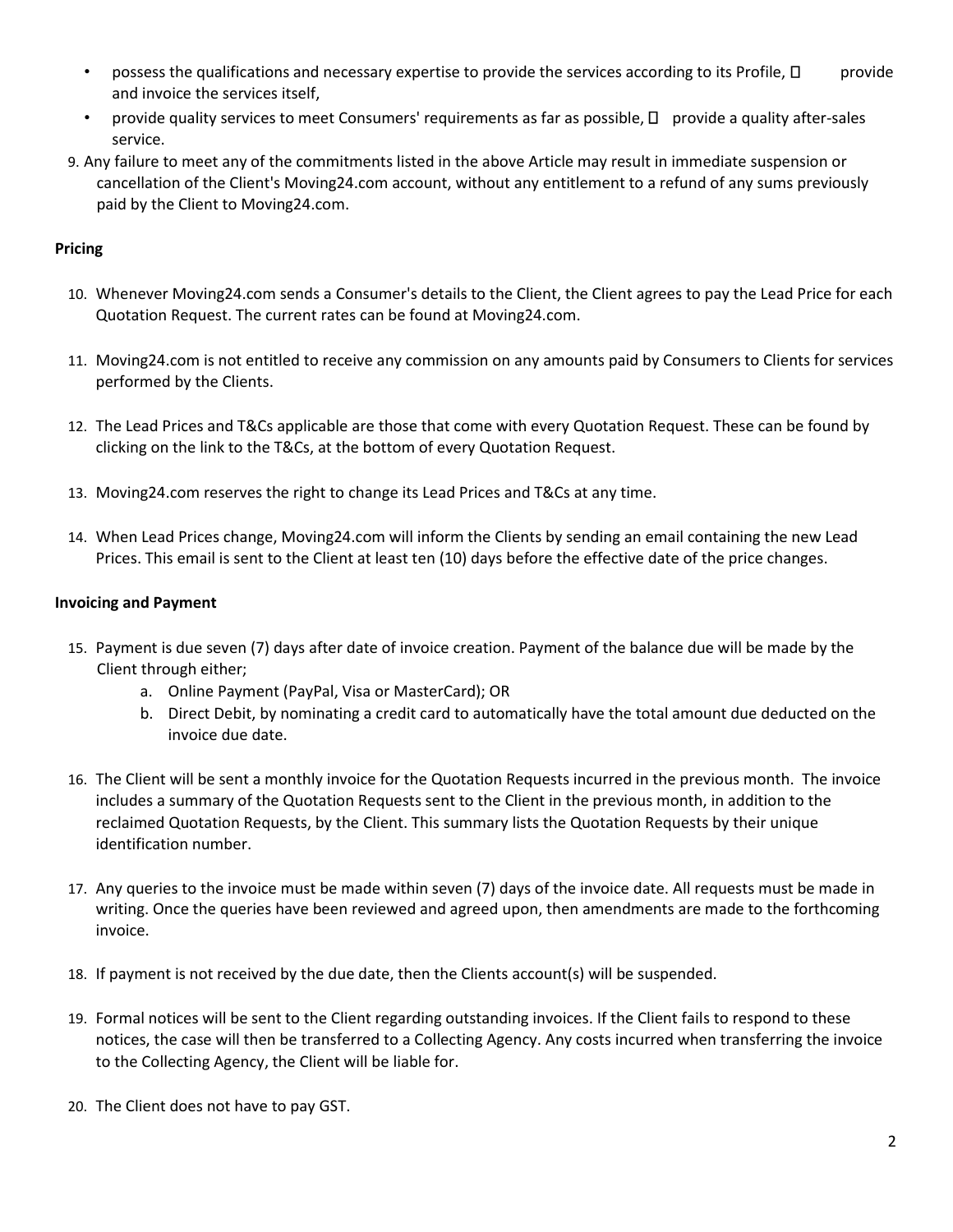21. The Client acknowledges and agrees that it will be liable for an administration charge of forty dollars (\$40) to cover bank charges and costs resulting from any incident or failure of the Client to pay invoices when due. Moving24.com may also charge interest at the rate of two percent (2%) per month on any overdue payments by the Client from the date payment became due until actual payment is made.

## **Contact Information**

- 22. The Client acknowledges and agrees that they are responsible for ensuring that the contact information that they have provided to Moving24.com, and any other relevant details regarding the Client, are correct and kept up to date.
- 23. The Client acknowledges and agrees that it will provide Moving24.com with a current and valid email address so that they can receive the Quotation Requests from Moving24.com. Moving24.com is not liable or accountable for Quotation Requests not received by the Client, and the Client agrees to pay for all Quotation Requests delivered to the contact information provided by the Client.

## **Account Modifications**

- 24. The Client may make changes to their Profile at any time by contacting Customer Service via email: australia@Moving24.com or by utilising their Moving24.com Online Account. Moving24.com is not liable or accountable for any changes made by the Client through their Online Account.
- 25. If the Client contacts Customer Service via email, then Moving24.com undertakes to make all changes requested by the Client within a maximum period of two (2) business days. If the Client would like to make immediate changes to their Profile they can do so by utilising their Moving24.com Online Account.
- 26. Moving24.com reserves the right to reject any substantial change requested by the Client. In such cases, Moving24.com will notify the Client of its rejection within a period of two (2) business days.
- 27. The Client may increase or decrease the maximum number of Quotation Requests received per day, per week or per month.

## **Temporary Break**

- 28. The Client is eligible to temporarily suspend their Moving24.com account three (3) times a year for a maximum of twenty-one (21) consecutive days without the risk of losing their areas to other Removalists (Break).
- 29. If the Client has more than three (3) breaks a year or a break of more than twenty-one (21) consecutive days, then the Client's Moving24.com account will be cancelled and the areas will not be held.

### **Reclaiming Quotation Requests**

- 30. The Client is eligible to reclaim\* any Quotation Request for which Moving24.com confirms one of the following:
	- the details correspond to those of a Consumer for which the Client has already received the same details and request through a prior Quotation Request received by Moving24.com within the previous twenty (20) days (DUPLICATE QUOTATION REQUEST),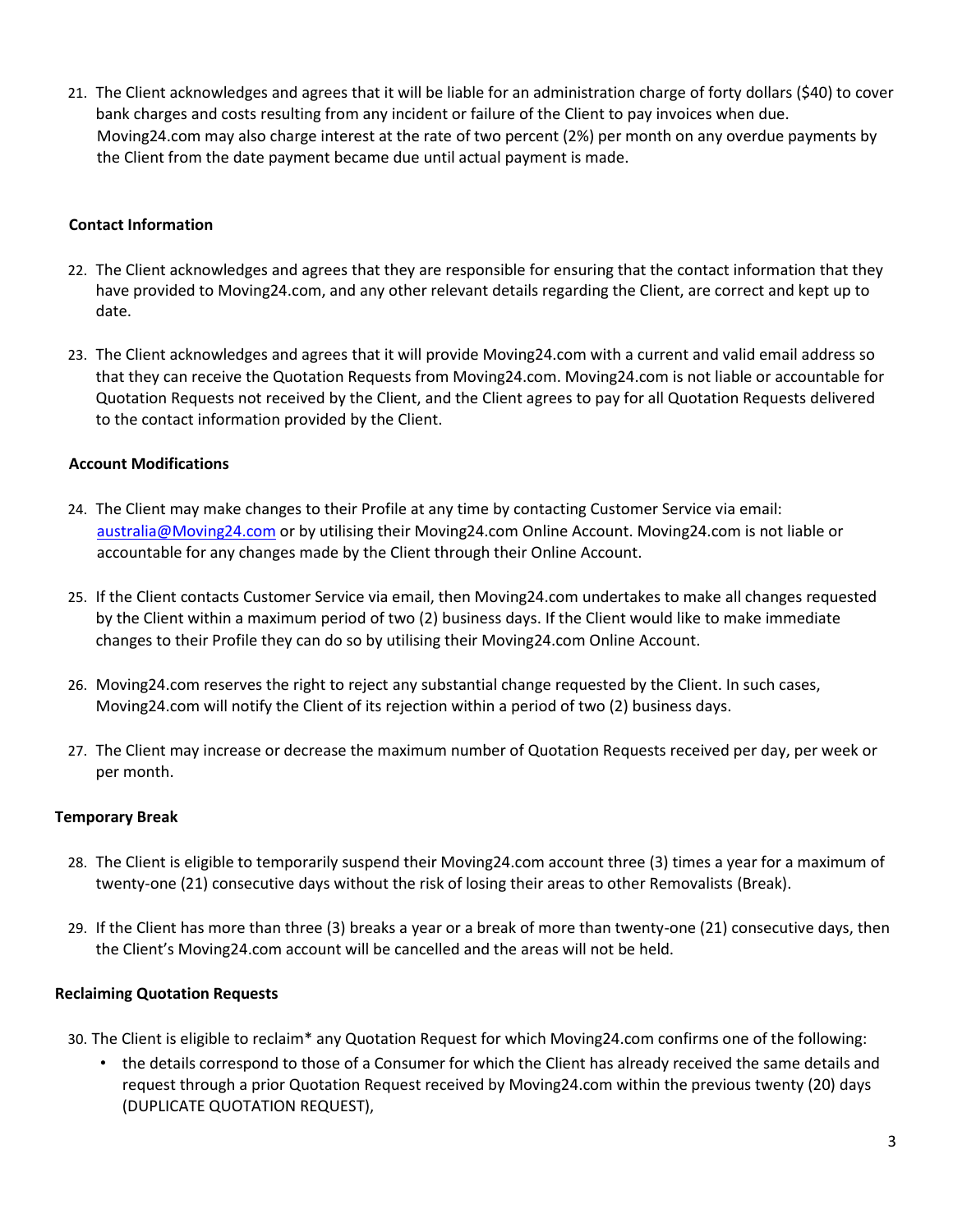- the Consumer's telephone number is wrong and no response has been received from the Consumer by email (WRONG TELEPHONE),
- the description does not match the form on which it has been entered by the Consumer, provided that the form on which it should have been entered does not match the Client's Profile (FORM ERROR),
- the postcode of the place where the service is to be provided is incorrect, provided that the postcode that should have been entered does not match the Client's Profile (LOCATION ERROR),
- the description is totally fictitious and inaccurate in Moving24.com sole determination (FICTITIOUS REQUEST),
- the required completion date is more than twelve (12) months, from the date the request is submitted (OUTSIDE OF 12 MONTHS).
- 31. In order to reclaim a Quotation Request, the Client must submit a substantiated request in writing via email to australia@moving24.com, within ten (10) calendar days of the Quotation Request being received. Moving24.com shall have the right, in its sole discretion, to determine whether a reclamation is warranted. Moving24.com will send a confirmation email when the Quotation Request has been received and the system will determine and calculate, monthly, if a reclaimed Quotation will be refunded or not. Specifications can be found on the invoice.
- 32. The Client is requested to send invalid Quotation Requests within the current month to ensure that the reclaims are stated on the current months invoice. Reclaims that are received and processed after the last day of the calendar month, will be adjusted on the forthcoming invoice.
- 33. The price of a Quotation Request is based on the costs of advertising made for the Client. If the Client reclaims too many Quotation Requests, then the costs of sending Quotation Requests to the Client will outweigh the costs of providing the Quotation Requests. In this case the system will partially refund your reclamations.
- 34. The Client acknowledges that once their Moving24.com account has been cancelled, reclaims will no longer be warranted.

## **Termination of Service**

- 35. There is no minimum contract term; therefore the Client can cancel their Moving24.com account at any time by; a. Informing Moving24.com by email; OR
	- b. Utilising their Moving24.com online account.
- 36. If the Client cancels their Moving24.com account by email, confirmation of delivery will be provided to the Client from Moving24.com Customer Service. Moving24.com shall suspend the delivery of Quotation Requests to Client within a maximum period of two (2) business days. The Client will not be obliged to pay for any Quotation Requests that may have been sent to it during the time between the request for a cancellation and the effective moment of cancellation of its Moving24.com account.
- 37. The Client acknowledges and agrees that cancellation or suspension of its Moving24.com account will make all outstanding invoices owed by the Client to Moving24.com, payable according to Moving24.com's payment terms.
- 38. The Client's Moving24.com account includes a sixty (60) day money back guarantee. If the Client cancels their Moving24.com account within sixty (60) days of the activation of the account, then the Client can request a full refund. All requests for a refund must be made in writing. In any other case, the Client cannot receive a refund for any payments that have been made. The sixty (60) day money back guarantee is only available for Clients that have never had a paid SkyDreams account before.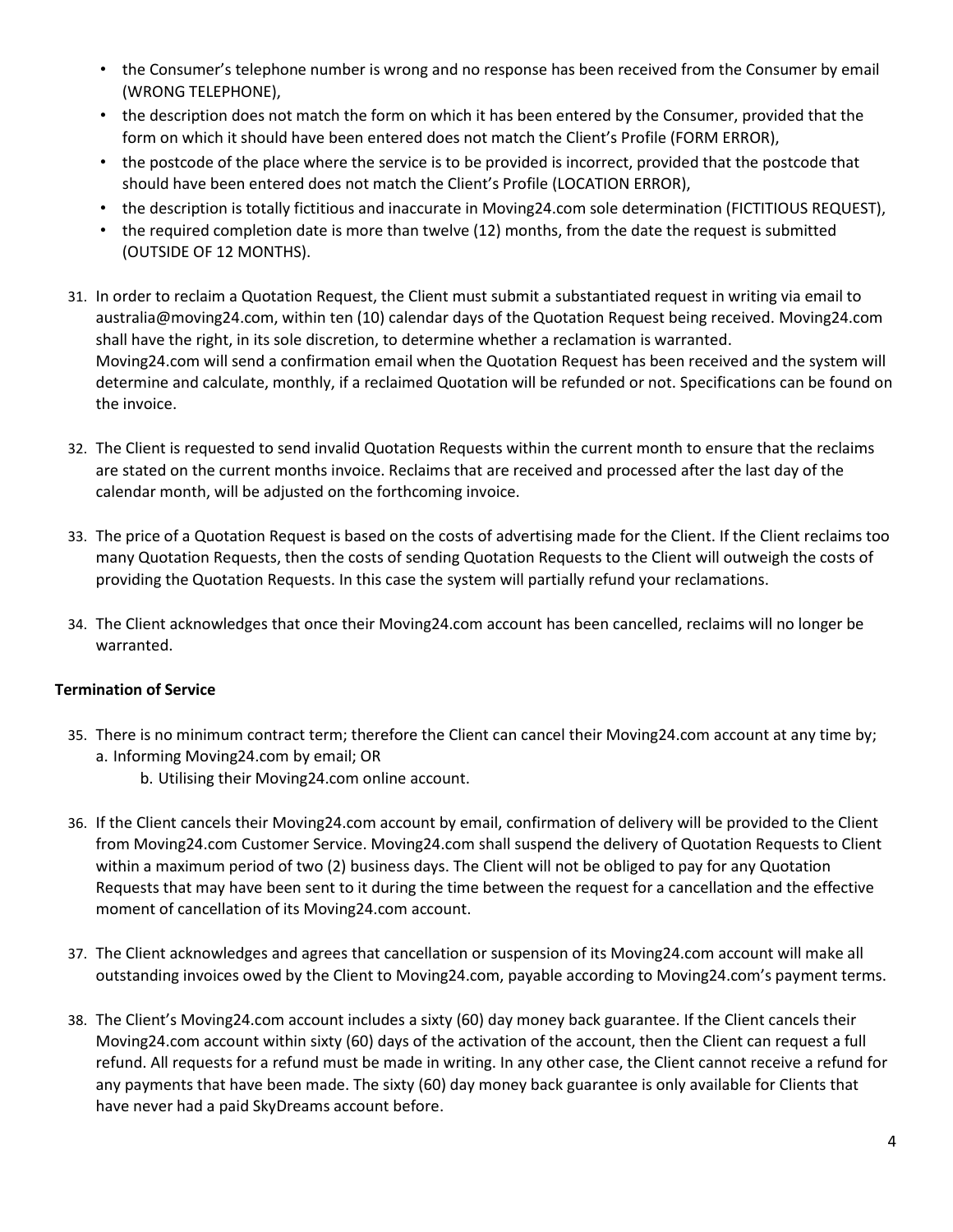39. Moving24.com reserves the right to cancel a membership or free trial without prior notice or having to give reasons.

### **Membership and Free Trial Membership**

- 40. Moving24.com has the right to, in its sole discretion, deny any business a free trial.
- 41. It is at Moving24.com's discretion to refuse a membership request from any business, without having to state a reason.
- 42. The free trial is only available for businesses that have never used Moving24.com, or that have had any free trial offered by other SkyDreams' websites before.
- 43. During the free trial the total number of Quotation Requests is not guaranteed.

### **Offers and Discounts**

- 44. One (1) offer per Client and the Client acknowledges that they are entitled to only one (1) offer, regardless of the number of SkyDreams accounts they have.
- 45. Moving24.com reserves the right to revoke any offers without any prior notice.
- 46. Moving24.com has the right to withdraw the offer if there is an obvious typographical error.
- 47. The offer may not be used in conjunction with any other offers or discounts.
- 48. Upon account cancellation all offers and discounts become null and void.

### **Limitation of Liability and Disclaimer of Warranty**

- 49. The Client agrees to frequently read the T&Cs that come with every Quotation Request to keep track of changes to the T&Cs.
- 50. Moving24.com will not under any circumstances be liable for any sum resulting from any dispute between the Consumer and the Client as part of a Client's contract with, or of a Client's provision of services for, a Consumer. Moving24.com will not be held liable, and the Client releases Moving24.com from any liability, in any dispute that may subsequently arise between the Consumer and the Client regarding the Client's performance of or failure to perform services for the Consumer.
- 51. Moving24.com is not involved in, nor does Moving24.com have any responsibility for the Clients' contracts with Consumers, or any payments to Clients from Consumers or any disputes Clients may have with Consumers. Notwithstanding anything in these T&Cs to the contrary, Moving24.com does not make guarantees, representations or warranties regarding a Consumer's level of interest, their desire to have work completed, their creditworthiness or ability to pay Clients, the accuracy of the information provided by the Consumers, or that any Consumers will hire Clients to perform services, nor does Moving24.com guarantee that Clients will successfully contact each Consumer.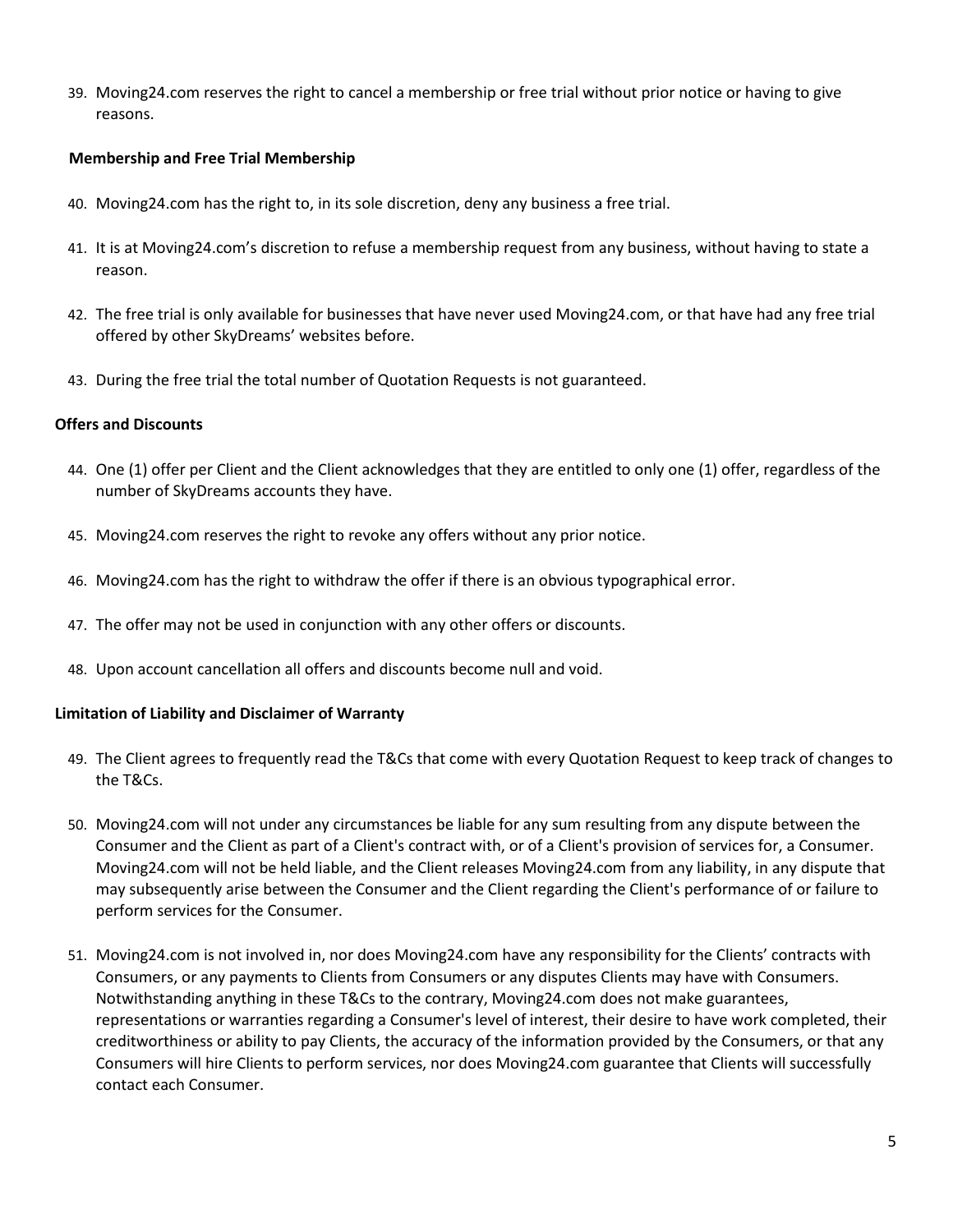- 52. In no event is Moving24.com liable to the Client for any consequential, indirect, incidental, punitive or special damages, lost revenue, lost profits or loss of goodwill. In no event will the total aggregate liability of Moving24.com to the Client exceed the amount of fees actually paid by the Client to Moving24.com during the preceding twelve (12) months, regardless of the basis or form of claim.
- 53. Services are provided to the Client on an "as is" basis, and Moving24.com disclaims any and all express or implied warranties, including but not limited to any warranties of merchantability, fitness for a particular purpose, and non-infringement, to the maximum extent permitted by law.

## **Intellectual Property Rights**

- 54. Moving24.com's name, trademarks and logos and the contents of websites published by Moving24.com are Moving24.com's exclusive property and cannot in any event be used or reproduced in any way without Moving24.com's prior consent in writing. In addition, the Client acknowledges and agrees that any content that it may decide to submit to Moving24.com will be Moving24.com's exclusive property, except for the Clients' names, trademarks and logos, and may be published in whole or in part on sites published by Moving24.com or in marketing documents without entitling the Client to any remuneration. The Client in particular authorises Moving24.com to publish the name of the Client and of its company, its details, its profile, its qualifications and its memberships of associations or federations, its logos and trademarks, its comments and testimonials of Moving24.com's services, the comments, testimonials and approval ratings obtained by Moving24.com from its Consumers, and photographs that it may have submitted to Moving24.com to promote the Client's or Moving24.com's business on any online or offline medium. The Client represents, warrants and guarantees that it possesses all the rights to the content that it provides to Moving24.com and that such content is not in breach of previous intellectual property rights held by third parties. Moving24.com nonetheless reserves the right to reject or delete any content that it may consider does not conform to its editorial line or that may not comply with intellectual property law.
- 55. Moving24.com may ask Consumers for their comments, testimonials, photographs and approval ratings for services provided by each of its Clients by means of a satisfaction questionnaire. The Client agrees to Moving24.com contacting the Client's Consumers at Moving24.com's sole discretion to obtain Consumers comments, testimonials and approval ratings of services provided by the Client. The Client acknowledges and agrees that all information thus obtained is Moving24.com's exclusive property and that it may be published in whole or in part on websites published by Moving24.com or in marketing documents without entitling the Client to any kind of remuneration. The Client acknowledges and agrees that its Consumers may leave comments and testimonials about the services that it has provided. Moving24.com is not responsible for comments, testimonials and approval ratings given by Consumers that it decides to publish on it websites. In addition, the Client acknowledges and agrees that the Client is in no way entitled to reproduce, advertise, publish or use in any other possible way such information, including information concerning the Client directly, without Moving24.com's prior consent in writing. Any unauthorised use of the above information may result in legal proceedings and termination of Client's account and this Agreement.

### **Indemnification**

56. The Client shall fully protect, indemnify and defend Moving24.com and all of its agents, officers, directors, shareholders, suppliers, Clients, employees and each of their successors and assigns (the Indemnified Parties) and